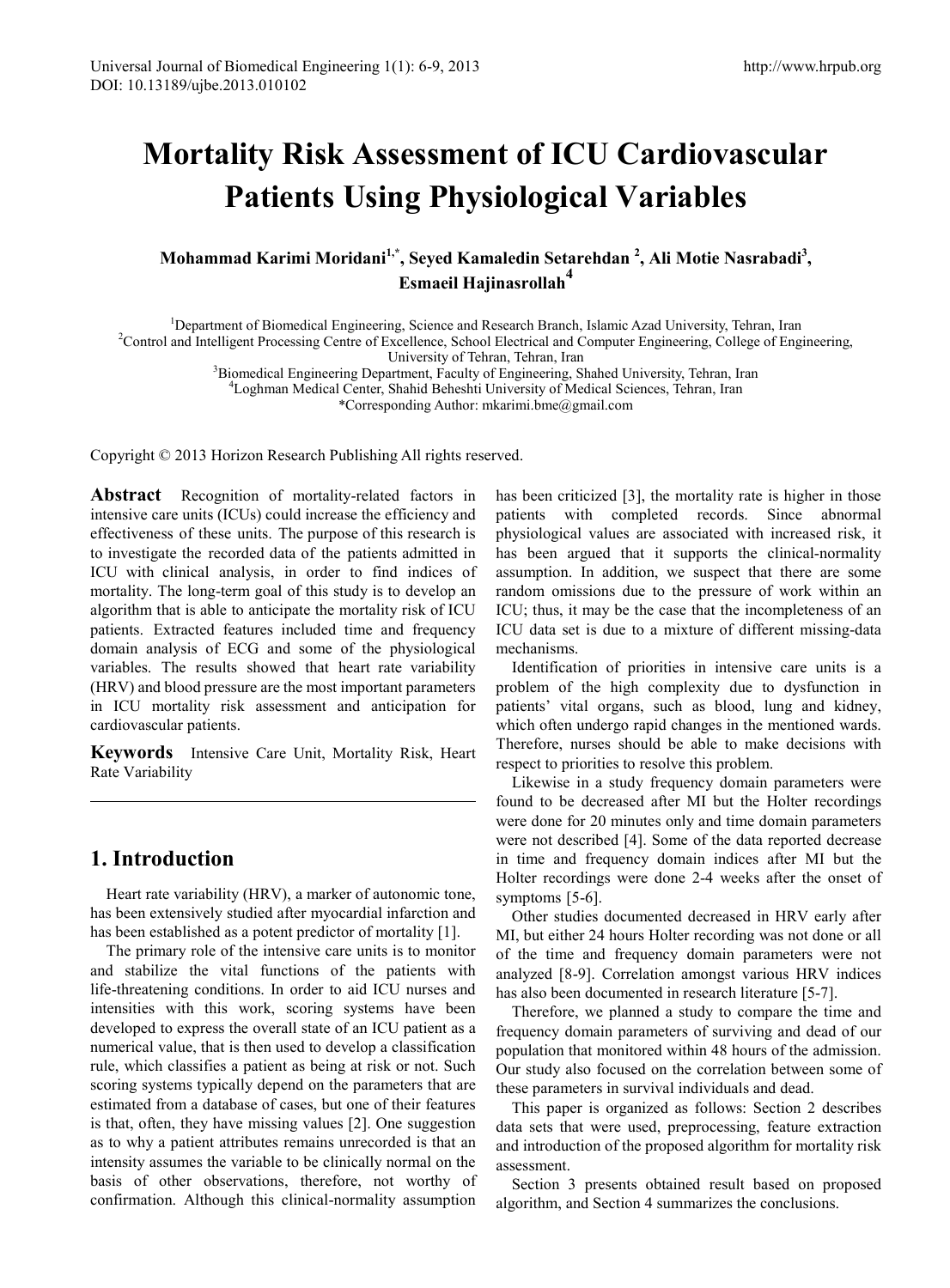

Figure 1. Length of stay for patients in the first 48 hours

# **2. Materials and Methods**

## **2.1. Dataset**

All datasets comprised of 100 cardiovascular patients include 55 males and 45 females with a mean (standard deviation) age of 46 (6) years, uncorrected height, and uncorrected initial weights 169.5 (17.1) centimeters, and 81.2 (23.8) kg respectively were analyzed in this study. The largest number of patients was admitted to the medical ICU (35.8%), followed by the surgical (28.4%), cardiac surgery recovery  $(21.1\%)$ , and coronary  $(21.1\%)$  ICUs. We select 100 cardiovascular patients include bradycardia, tachycardia, fibrillation and ischemic [10] of different ICU types explained above.

The data recorded were include age, height, weight, HR variables (RR intervals, mean HR, maximum beat per minute (MBPM), LF/HF), systolic arterial blood pressure (SysABP), Temperature (Temp), respiratory rate (RespRate), mechanical ventilation (MechVent), Urine, blood urea nitrogen (BUN), hematocrit (HCT), white blood cell (WBC), glucose, K, Na,  $HCO<sub>3</sub>$ , Glasgow coma scale (GCS), and other variables that were added diastolic arterial blood pressure (DiasABP), Cholesterol, Creatinine, and  $SaO<sub>2</sub>$  were recorded. Figure 1 shows an example of length of stay for patients in the first 48 hours of an ICU.

## **2.2. Data Preprocessing**

Prior to using the dataset, each subjects' measurements were assessed using domain knowledge and distributional assumptions. That is, we impute physiologically implausible values of certain variables, either assigning the entry is unknown or substituting it with a physiologically valid entry. An example substitution would be converting height from an implausible value (e.g. 65, presumably an erroneous recording using inches) to a plausible value (e.g.

165 centimeters). This variable specific pre-processing was performed for age, height, diastolic arterial blood pressure, systolic arterial blood pressure, heart rate, Nitrogen, partial pressure of oxygen, temperature, white blood cell count and weight. Missing data were present in the data and handled by the model [11].

#### **2.3. Feature Extraction**

We converted each patient's time-stamped temporal variables into scalar features. For the static variables; age, initial weight, height, and gender, this was done by directly treating the value present as a feature. For the temporal variables, this was done by extracting the minimum, maximum, mean, first, last, and number of values for each time stamped variable. Thus, for each temporal variable, six features were extracted.

## **2.4. Proposed Algorithm**

The paired sample test was used for analysis of continuous variables and Chi Square (C2) test was used for analysis of categorical variables. The p value of less than 0.05 was considered as statistically significant.

The paired sample test is probably the most widely used parametric tests. A single sample t-test is used to determine whether the mean of a sample is different from a known average. A 2-sample t-test is used to establish whether a difference occurs between the means of 2 similar data sets. The t-test uses the mean, standard deviation, and number of samples to calculate the test statistic [12].

The chi-squared test is usually used to compare multiple groups where the input variable and the output variable are binary. The Chi-Square Formula is as Equation (1).

$$
X^{2} = \sum_{i=1}^{r} \sum_{j=1}^{c} \frac{(\mathbf{0}_{ij} - \mathbf{E}_{ij})^{2}}{\mathbf{E}_{ij}}
$$
(1)

In Equation (1), *r* stands for "row", *c* stands for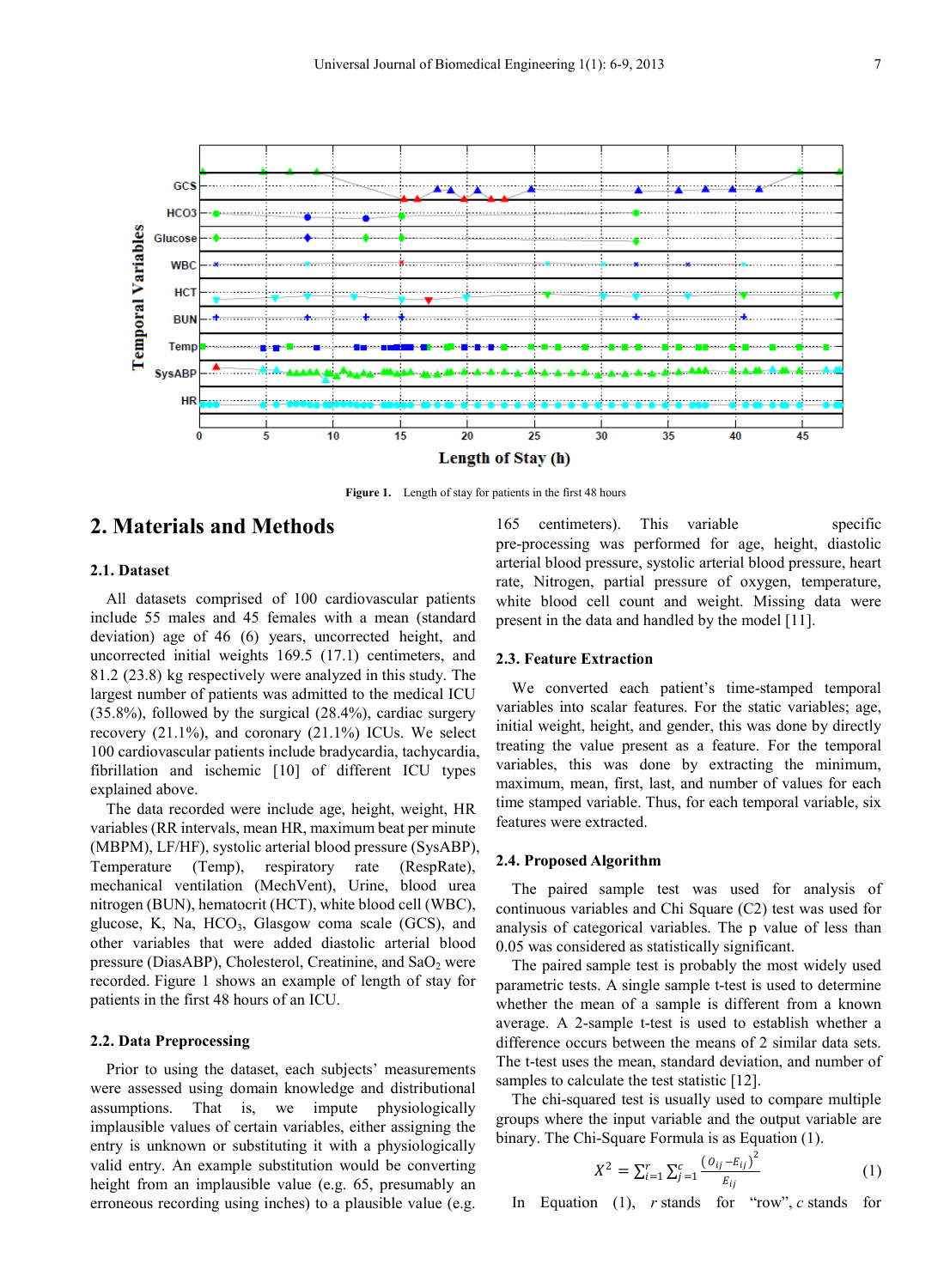"column", *O* stands for "observed value", and *E* stands for "expected value".

Our goal is to identify individual features in such datasets that distinguish between the two groups, i.e. features whose abundance in the two groups is different. Furthermore, we develop a statistical measure of confidence in the observed differences.

The input to our method can be represented as a Feature Abundance Matrix whose rows correspond to specific features, and whose columns correspond to individual samples. The cell in the  $i<sup>th</sup>$  row and  $j<sup>th</sup>$  column is the total number of observations of features *i* in sample *j* (Figure 2). Every distinct observation is represented only once in the matrix, i.e. overlapping features are not allowed (the rows correspond to a partition of the set of sequences). In Figure 2, each row represents a specific feature, while each column represents a subject. The  $i^{\text{th}}$  feature in the  $j^{\text{th}}$  subject (c(i,j)) is recorded in the corresponding cell of the matrix. If there are g subjects in the first group, they are represented by the first g columns of the matrix, while the remaining columns represent subjects from the second group [13].



**Figure 2.** Format of the feature abundance matrix

Figure 3 shows a block diagram for mortality risk assessment. In the first step, we collect a database of patients that were admitted in ICU. Then, the preprocessing analysis includes removing the patients under 18 years, data filtering; normalization based on each patient was applied. Preprocessing is an important stage in a proposed algorithm because it is directly related to test results. The next step of this algorithm is feature extraction. The proposed algorithm based on the extracted features computes mortality risk in admitting patients in ICU.



Figure 3. Block diagram for mortality risk assessment

## **3. Results**

The experimental results are presented in Table 1. The clinical parameters were reported as mean  $\pm$  standard deviation or percent.

According to the results, it can be seen that of mentioned features, RR interval, LF/HF and mean systolic blood pressure of 5 hours before death (43 hours after admission in ICU) were significantly higher than the same times in group 1,  $(p<0.05)$ . The significant changes for each feature are marked in bold. However, as it can be seen in the Table 1, fluctuations in heart rate in 5 hours before death (group 1) are less than the first 43 hours (group 2). Therefore, heart rate variability is reduced in group 2..

| Feature             | group l          | group2           | P value   |
|---------------------|------------------|------------------|-----------|
| $RR$ (ms)           | $850.81 \pm 110$ | $750.87 \pm 30$  | $P=0.012$ |
| Mean HR             | $70.49 \pm 12.1$ | $80.16 + 4$      | $P=0.015$ |
| <b>MBPM</b>         | $80 + 5.31$      | $110.43 \pm 5.3$ | $P=0.021$ |
| LF/HF               | $0.72 \pm 0.36$  | $1.78 + 0.7$     | $P=0.042$ |
| Mean SysABP         | $112 + 7.72$     | $162 \pm 1.45$   | $P=0.013$ |
| <b>Mean DiasABP</b> | $71\pm 6.69$     | $99 + 4.99$      | $P=0.033$ |
| Mean GCS            | $14.2 \pm 0.8$   | $8 + 3.86$       | $P=0.026$ |
| Mean PH             | $7.45 \pm 0.12$  | $7.3 \pm 1.62$   | $P=0.09$  |
| Mean RespRate       | $17.36 \pm 2.75$ | 34.53 5.23       | $P=0.02$  |

**Table 1.** Comparison of physiological variables between 0–43 hours (group 1) and 43-48 hours (group 2) after admission.